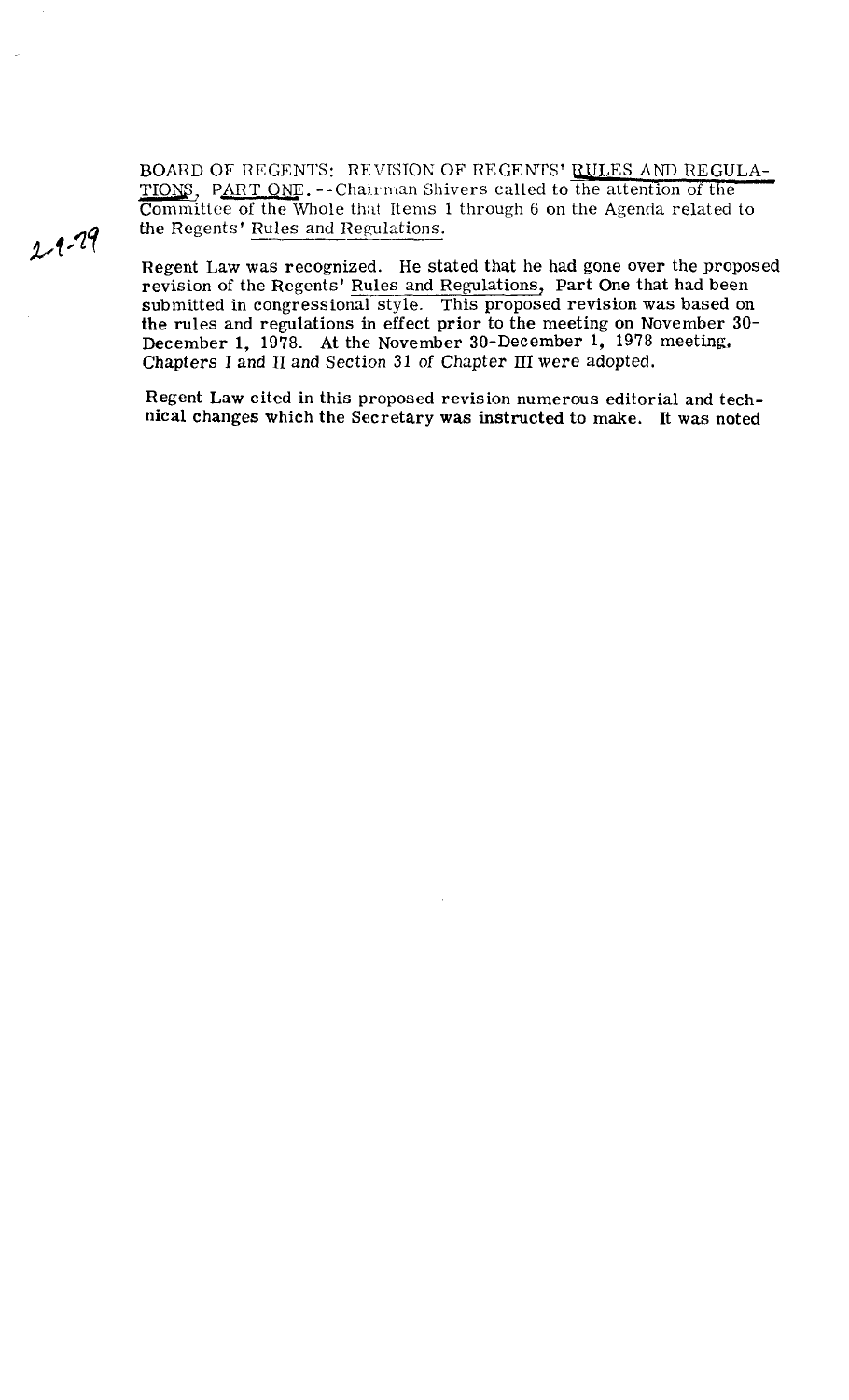that one of the changes was the deletion of Subsection 6.6 and its subsections and the substitution therefor of the following:

| 6.6                      | Every faculty member and employee is expected to<br>obey all federal, state, and local laws, and particu-<br>larly Section 42.01 (Texas Penal Code) and Sec-<br>tions 4.30 and 4.31 (Texas Education Code). Any                     |
|--------------------------|-------------------------------------------------------------------------------------------------------------------------------------------------------------------------------------------------------------------------------------|
| 1979<br>FFB <sub>9</sub> | faculty member or employee who violates any<br>provision of these three statutes is subject to dis-<br>missal as a faculty member or employee, notwith-<br>standing any action by civil authorities on account of<br>the violation. |

To Chapter **II** that was adopted on December 1, 1978, Regent Law offered the following amendments:

- **1.** Amend Subsection 4.318 of Section 4 of Chapter **IT** to read as follows:
- FEB 9 **1979** 4.318 Appoint, or establish procedures for the appointment of, all faculty, staff, and student committees.
	- **2.** Amend the second sentence of Subsection 5.1 of Section 5 of Chapter **11**  to read as follows:
- **FEB 9 1979 5.1 ... However, prior approval of the Chancellor shall** be necessary for each such permanent or acting appointment and for each such dismissal whether from a permanent or acting appointment....

(This is a reinstatement of that portion deleted at the meeting of December 1978. See Page 94 of the Minutes of November 30-December 1, 1978. )

After discussion of each of the following, Regent Law moved that the proposed revision of Part One be amended by changing:

- $\sigma_{\text{ES}} \in [-\pi, 1]$ The title "Regents Professor" to "Regental Professor" in Subsection 1.81 of Section 1 of Chapter **III** and wherever "Regents Professor" occurs.
	- The first paragraph of Section 4 of Chapter **III** to read as follows: 2.
	- Sec. 4 Code of Ethics. --Each employee, under State ा रहे law, shall be furnished a copy of the Code of Ethics (V. C. S.  $6252-9b)$  and, in addition thereto, shall adhere to the following standards of conduct for employees of the System and its component institutions:
		- Subsection 6.335 of Section 6 of Chapter **111** to read as follows: 3.
	- 6.335 The hearing tribunal shall not include any FEB 9 1979 accuser of the faculty member. If the accused faculty member is not satisfied with the fairness or objectivity of any member or members of the hearing tribunal, he may challenge his or their alleged lack of fairness or objectivity,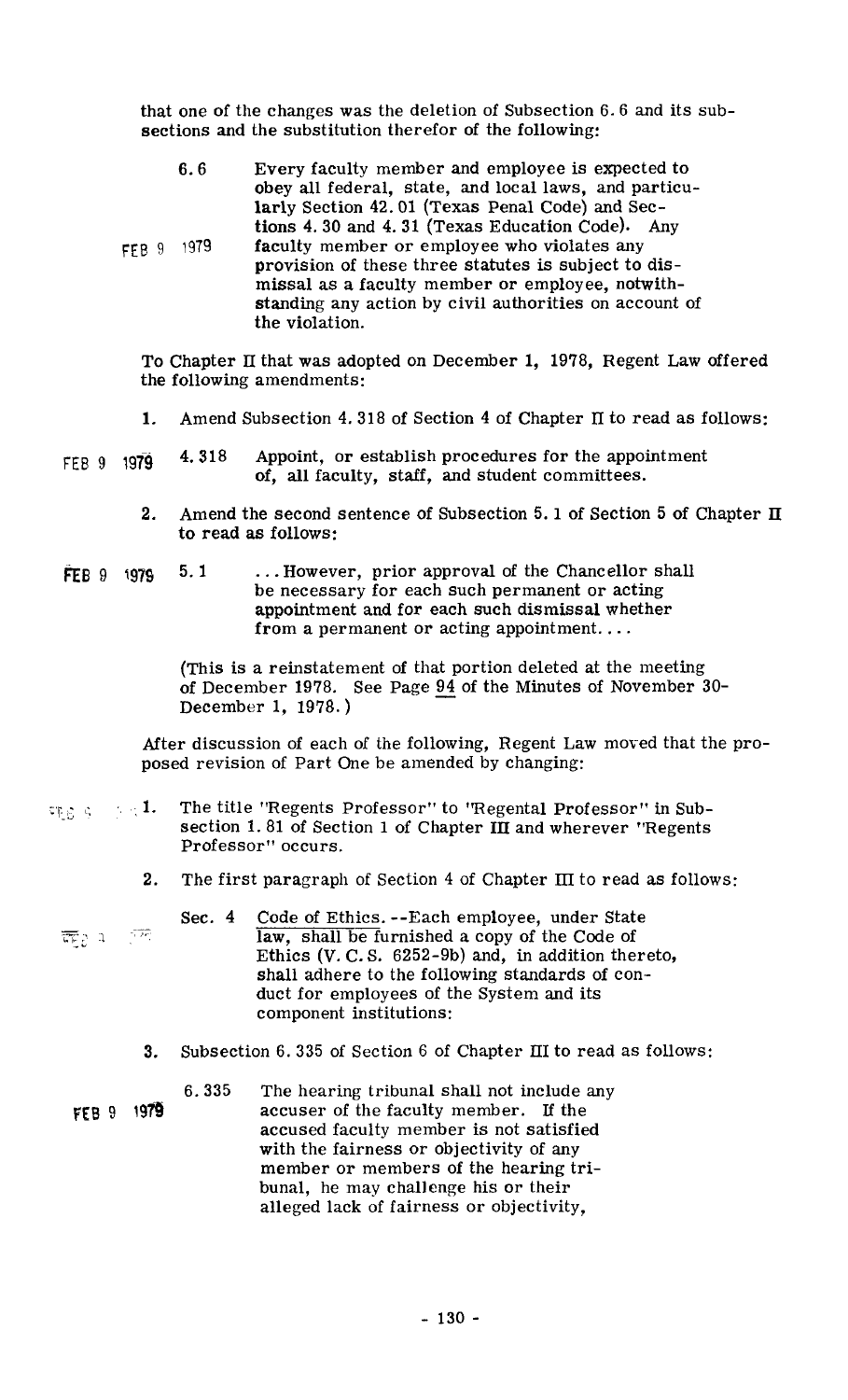but any such challenge must be made prior to the submission of any evidence to the hearing tribunal. The accused faculty member shall have no right to disqualify any such member or members from serving on the tribunal, It shall be up to each such challenged member to determine whether he can serve with fairness and objectivity in the matter, and if any such challenged member should voluntarily disqualify himself, the institutional head shall appoint a substitute member of the tribunal who is qualified hereunder.

- **4.** The first paragraph of Subsection 6.4 of Section 6 of Chapter III to read as follows:
	- **6.4** Any employee of any component institution of the System, including any member of the faculty or administration, who is placed on probation by a court of competent jurisdiction for, or finally convicted of, the illegal use, possession, or sale of a drug or narcotic, shall be dismissed as an employee, regardless of whether or not the illegal act that gave rise to the conviction was committed on the campus of one of the component institutions of the System.
- **5.** Subsection 3.9 of Section **3** of Chapter **VI** to read as follows:
	- **3.9** Any student who, acting either singly or in concert with others, obstructs or disrupts, by force or violence, any teaching, research, administrative, disciplinary, public service, or other activity authorized to be held or conducted on the campus of a component institution of the System, or on any real property over which the System has possession and control, shall be subject to discipline, including expulsion. As used in this subsection, the words "force or violence" include such acts as "stand-ins, "sit-ins, " and "lie-ins, " when such acts are in fact obstructive or disruptive of any of the authorized activities listed above.
- **6.** Subsection 3. (12) of Section **3** of Chapter VI to read as follows:
- **3. (12)** The accused student may challenge the impartiality of the Hearing Officer at any time prior to the introduction of any evidence. The Hearing Officer shall **fEB 9** 1979 be the sole judge of whether he or she can serve with fairness and objectivity. In the event the Hearing Officer disqualifies himself/herself, a substitute will be chosen in accordance with procedures adopted by the institution.

FEB 9 1979

**FEB 9 1979** 

 $-131 -$